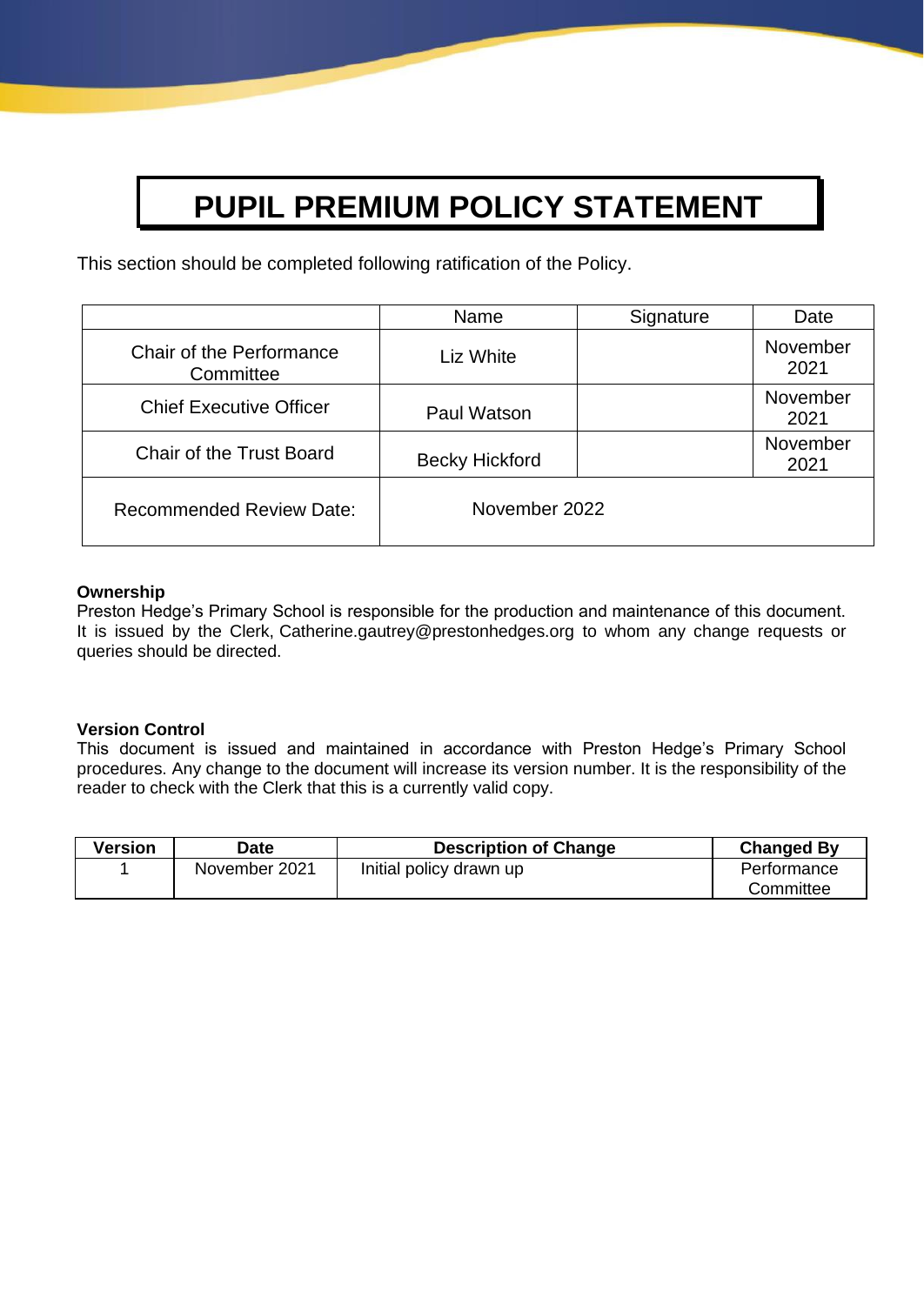# **PUPIL PREMIUM POLICY STATEMENT**

#### **Introduction**

The Preston Hedge's Academy Trust Performance Committee has agreed this Policy Statement and as such, it applies to all the schools within the Trust.

## **Aim**

The Preston Hedge's Academy Trust wants every child to have an outstanding education and the best possible start in life. This is achieved by engaging each of them in the Trust's ethos of Fun, Creativity and Achievement:

**FUN –** creating happy confident learners.

**CREATIVITY** – providing exceptional curriculum experiences that sparks curiosity, imagination and encourages life-long learning.

**ACHIEVEMENT –** Fulfilling every child's potential with the highest academic outcomes and preparing them as confident, tolerant and compassionate citizens in a global environment.

To fulfil the above we actively seek to remove the barriers to learning and participation that can hinder, exclude or disadvantage individual pupils, or groups of pupils.

We truly believe in equality of opportunity for all our children. This policy outlines the steps we take to fulfil this aim in our schools.

## **PUPIL PREMIUM – BACKGROUND**

Since 2011, the Government has provided Pupil Premium additional funding which is aimed at pupils from deprived backgrounds.

Research has shown that pupils from deprived backgrounds underachieve compared to their non‐deprived peers. Pupil Premium is provided to support these pupils in reaching their potential by accelerating their progress, with the ambition that this underachievement gap can be addressed.

The Government uses pupils who are in receipt of or entitled to Free School Meals or those who are Looked After as an indicator for deprivation.

They have given a fixed amount of money to schools per pupil, based on the number of pupils registered for Free School Meals or who are Looked After by the local authority.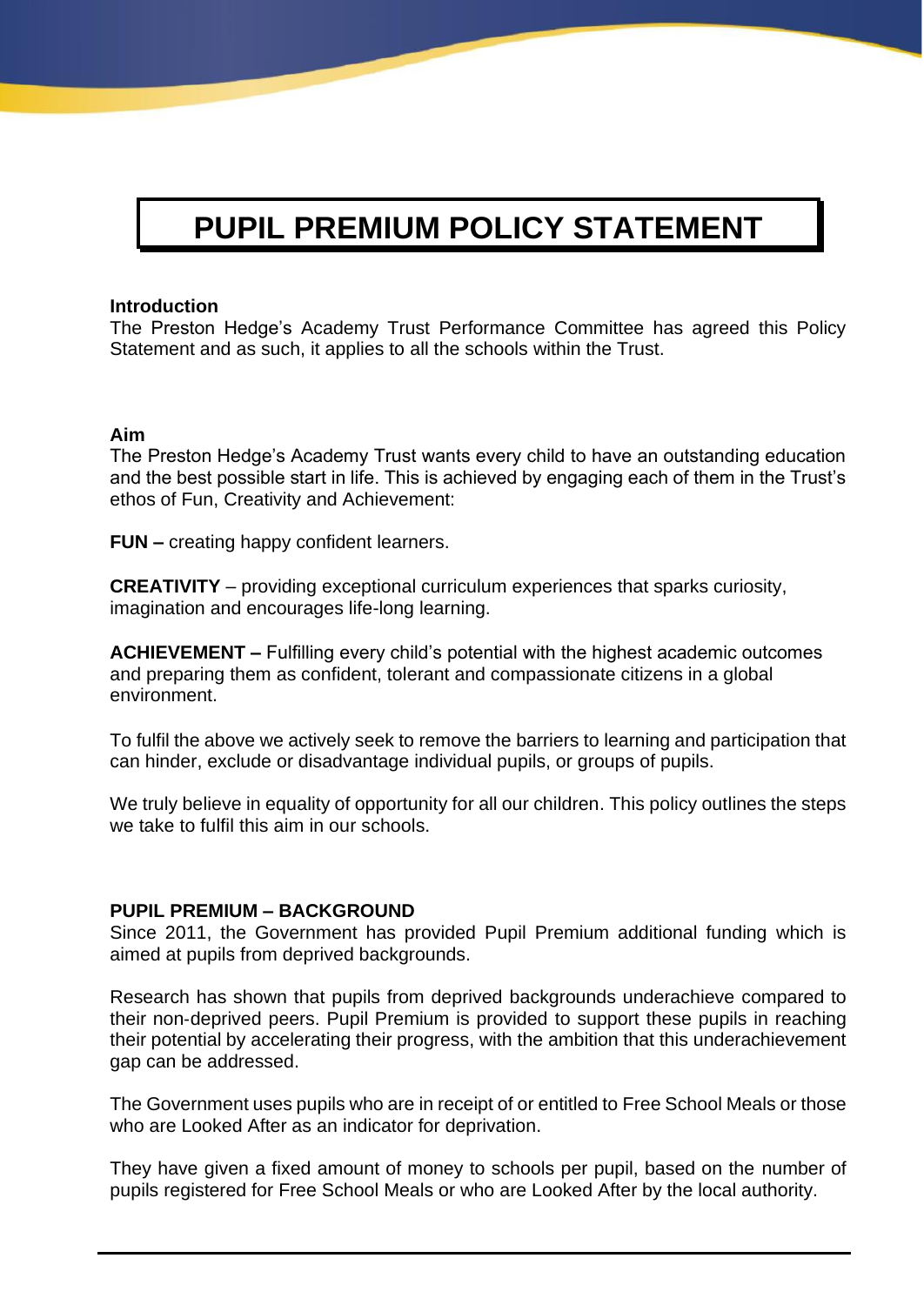A premium has also been introduced for children whose parents are currently serving in the armed forces. This Service Premium is designed to address the emotional and social well-being of these pupils.

## **STRATEGY**

The Preston Hedge's Academy Trust ensures that any Pupil Premium funding received by our schools is allocated to whom it was intended. We have clear expectations of how our schools utilise the funding to ensure that it makes a significant impact on their education, well-being and lives.

To achieve this, we ensure that the funding is utilised in two ways:

- Pupil Premium is used to provide additional educational support to improve progress and raise the achievement of pupils. It is also used to narrow, reduce and remove the gap between the achievement of these pupils and their peers.
- Our schools will use the funding to address any underlying inequalities between our pupils eligible for the funding and their peers.

We expect each school to consider the best way to address educational disadvantage and inequality for each pupil or group of pupils. To achieve this the spend for each pupil is individualised to provide maximum impact. We also carefully consider how to ensure our personalised approach to allocating funding, maximises the opportunity to raise aspiration.

# **IMPLEMENTING THE PUPIL PREMIUM**

All our schools are asked to annually undertake the following processes to ensure their Pupil Premium is used effectively.

- Our Trust Pupil Premium strategy document must be completed by each school and placed on their school website
- Our Trust Pupil Premium Tracker must be completed for each child. Our Pupil Premium tracker contains the following details for each child in receipt of Pupil premium funding:
	- o Pupil Premium Overview for the school
	- o Pupils' details
	- o Academic attainment, progress and targets
	- o Attendance
	- o Any well-being and wider needs
	- o Record of support, associated spend & impact
	- o Extra-Curricular interests and participation
	- o Monitoring of pupils
	- o Pupil Voice activities